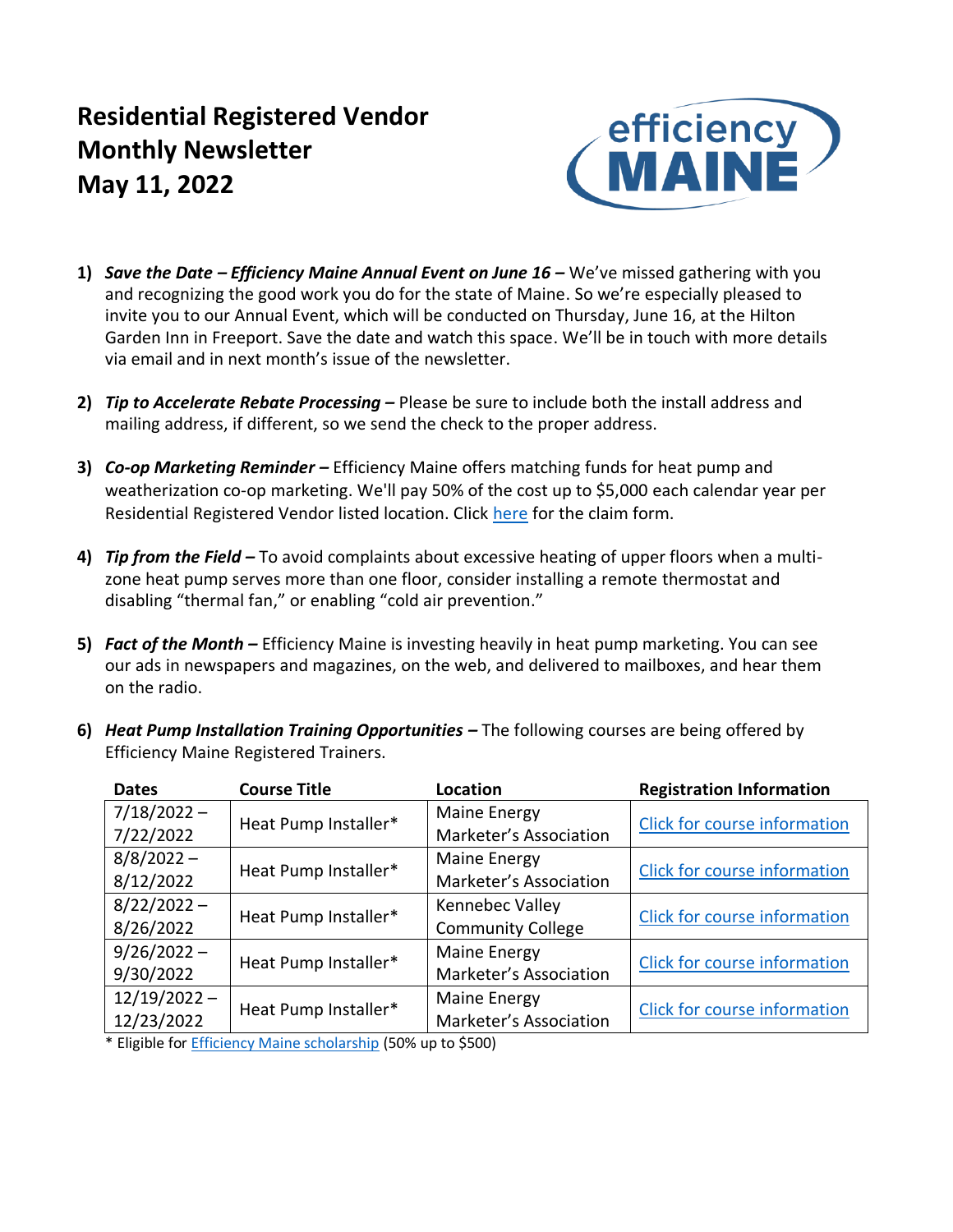**7)** *Weatherization Training Opportunities –* Build Green Maine is offering BPI Training and Testing classes. If interested, please follow this link to the [BPI course registration.](https://www.buildgreenmaine.org/bpi-training-course-registration/) You can fill out this [form](https://kvcc.qualtrics.com/jfe/form/SV_5bREoVTtBQShYt8) to request a scholarship from Kennebec Valley Community College (KVCC) for this training.

## **8)** *Top Insulation Performers* **(past four months)**

- 1. Evergreen Home Performance
- 2. Horizon Residential Energy Services
- 3. Seal It Insulation Systems

## **9)** *Top Heat Pump Performers* **(past four months)**

- 1. Dave's World
- 2. Royal River Heat Pumps
- 3. Valley Home Services

## **10)** *Top Low-Income Insulation Performers* **(past four months)**

- 1. CJ Insulation & Subcontractors
- 2. Maine Insulation Systems
- 3. New England Spray Foam Insulation

## **11)** *Top Low-Income Heat Pump Performers* **(past four months)**

- 1. Valley Home Services Hermon
- 2. Dave's World
- 3. BDC Heat Pump Installations
- **12)** *Loan Update –* April's 59 loans were 13% above from April of last year and fiscal year-to-date loans are down 18% over the last year. If you don't already have a loan portal ID and password, you can reach our financial services provider (NEIF) by calling our Call Center (866-376-2463).

(Program Results follow on next page)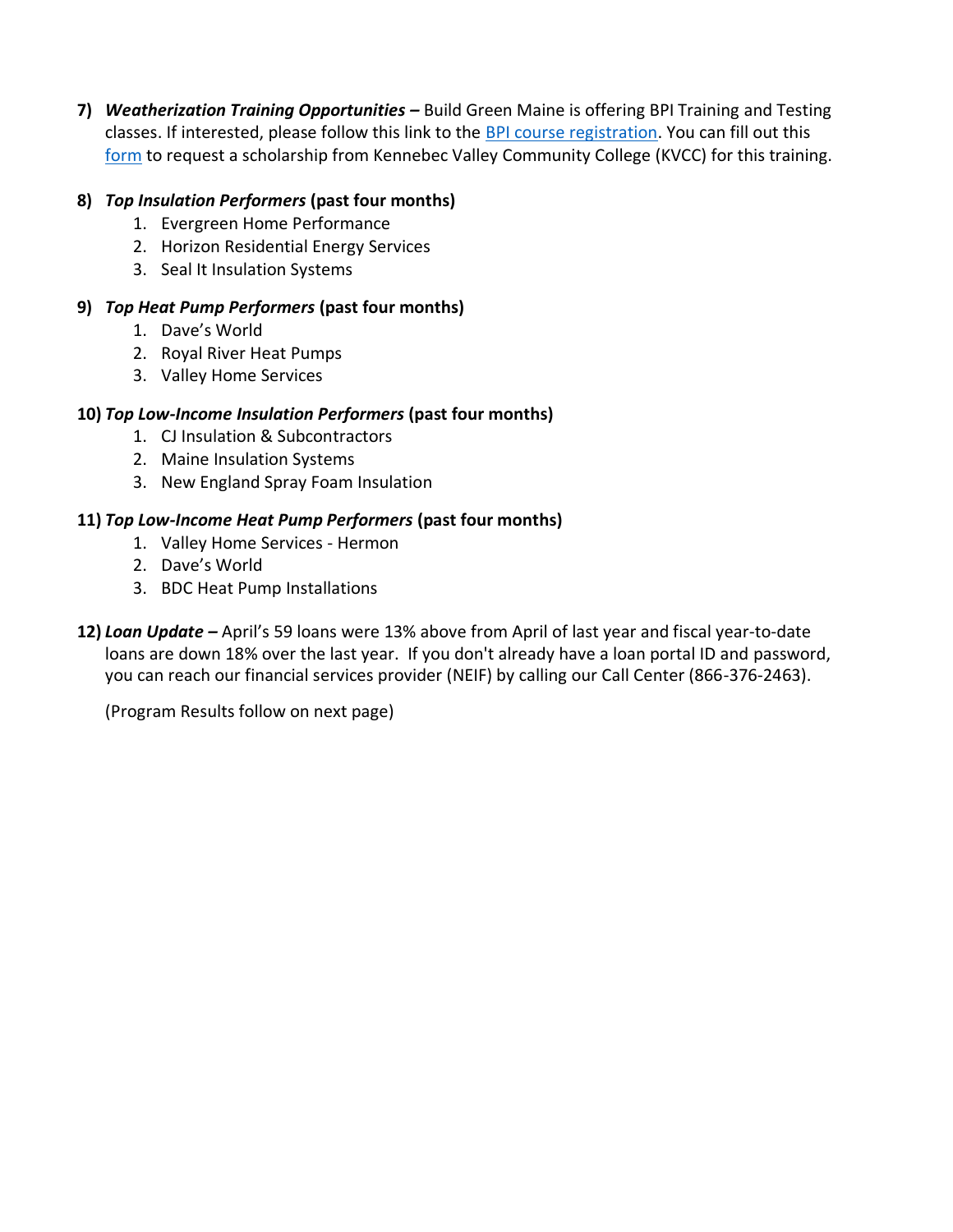#### **PROGRAM RESULTS**

#### **Energy Loans**



## **Home Energy Savings Program (HESP)**



**HESP Number of Rebates – Last 12 Months**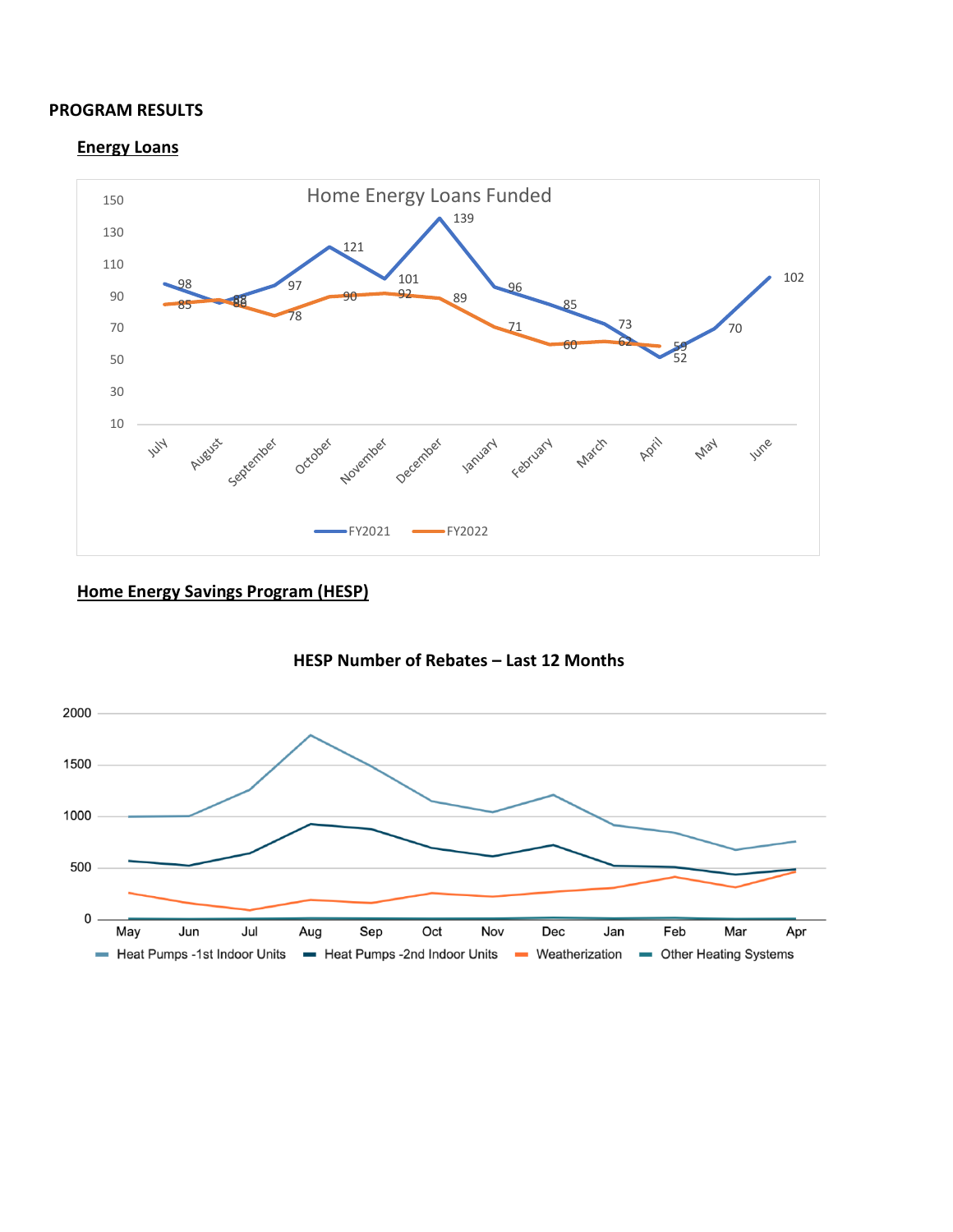|   |                                    | 2021 |      |     |                 |     |                                               |            |     |     | 2022 |     |     |                                                                                      |  |
|---|------------------------------------|------|------|-----|-----------------|-----|-----------------------------------------------|------------|-----|-----|------|-----|-----|--------------------------------------------------------------------------------------|--|
| # | <b>HESP Rebate Type</b>            | May  | June | Jul | Aug             | Sep | Oct                                           | <b>Nov</b> | Dec | Jan | Feb  | Mar | Apr | <b>Total</b>                                                                         |  |
|   | Heat Pumps - 1st Indoor<br>1 Units |      |      |     |                 |     | 997 1,001 1,258 1,787 1,486 1,146 1,041 1,207 |            |     | 914 | 840  | 676 |     | 757 13,110                                                                           |  |
|   | Heat Pumps - 2nd Indoor<br>2 Units | 567  | 522  | 641 | 924             | 876 | 693                                           | 610        | 722 | 520 | 507  | 435 | 487 | 7,504                                                                                |  |
|   | 3 Air Sealing                      | 89   | 45   | 28  | 59              | 48  | 70                                            | 53         | 76  | 97  | 120  | 98  | 128 | 911                                                                                  |  |
|   | 4 Attic Insulation                 | 92   | 45   | 28  | 66              | 50  | 85                                            | 80         | 95  | 107 | 138  | 105 | 161 | 1,052                                                                                |  |
|   | 5 Basement Insulation              | 54   | 50   | 25  | 47              | 41  | 72                                            | 60         | 74  | 78  | 100  | 82  | 120 | 803                                                                                  |  |
|   | 6 Wall Insulation                  | 23   | 17   | 9   | 18              | 20  | 28                                            | 28         | 23  | 25  | 54   | 26  | 55  | 326                                                                                  |  |
|   | 7 Geothermal HP                    |      | 0    | 3   | 2               | 1   | 2                                             | 1          | 4   | 3   | 2    |     | 3   | 23                                                                                   |  |
|   | 8 Pellet Boiler                    | 6    | 3    | 5   | 10 <sup>1</sup> | 10  | 7                                             | 9          | 12  | 8   | 13   | 4   | 4   | 91                                                                                   |  |
|   |                                    |      |      |     |                 |     |                                               |            |     |     |      |     |     | Total 1,829 1,683 1,997 2,913 2,532 2,103 1,882 2,213 1,752 1,774 1,427 1,715 23,820 |  |

## **HESP Number of Rebates – Last 12 Months (DETAILS)**

**Fiscal Year-to-Date Rebate Comparisons**

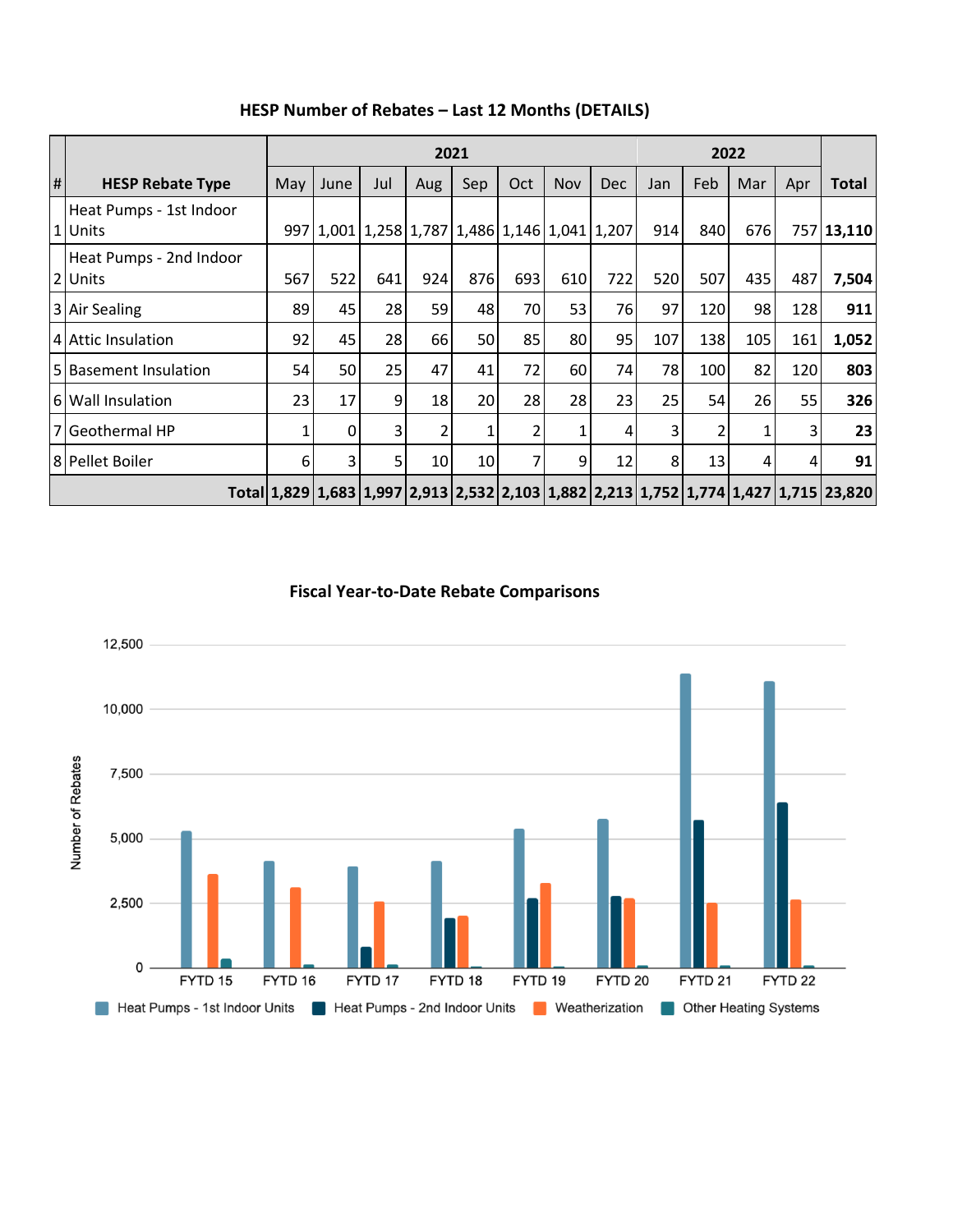|              | # HESP Rebate Type              | <b>FYTD 15</b> | <b>FYTD 16</b> | <b>FYTD 17</b> | <b>FYTD 18</b> | <b>FYTD 19</b> | <b>FYTD 20</b> | <b>FYTD 21</b> | <b>FYTD 22</b> |
|--------------|---------------------------------|----------------|----------------|----------------|----------------|----------------|----------------|----------------|----------------|
|              | 1 Heat Pumps - 1st Indoor Units | 5,303          | 4,141          | 3,916          | 4,165          | 5,366          | 5,786          | 11,410         | 11,112         |
|              | 2 Heat Pumps - 2nd Indoor Units | 0              | 0              | 841            | 1,939          | 2,713          | 2,794          | 5,739          | 6,415          |
|              | 3 Air Sealing                   | 1,877          | 1,471          | 1,141          | 902            | 1,218          | 968            | 837            | 777            |
|              | 4 Attic Insulation              | 888            | 936            | 772            | 606            | 979            | 824            | 780            | 915            |
| <sup>5</sup> | <b>Basement Insulation</b>      | 670            | 521            | 440            | 344            | 773            | 641            | 645            | 699            |
|              | 6 Wall Insulation               | 181            | 218            | 219            | 157            | 330            | 253            | 264            | 286            |
|              | 7 Geothermal HP                 | 88             | 57             | 74             | 15             | 24             | 32             | 24             | 22             |
|              | 8 Pellet Boiler                 | 266            | 67             | 77             | 51             | 42             | 51             | 65             | 82             |
|              | <b>Total Measures Installed</b> | 9,273          | 7,411          | 7,480          | 8,179          | 11,445         | 11,349         | 19,764         | 20,308         |

## **Fiscal Year-to-Date Rebate Comparisons (DETAILS)**

## **Low Income Program**

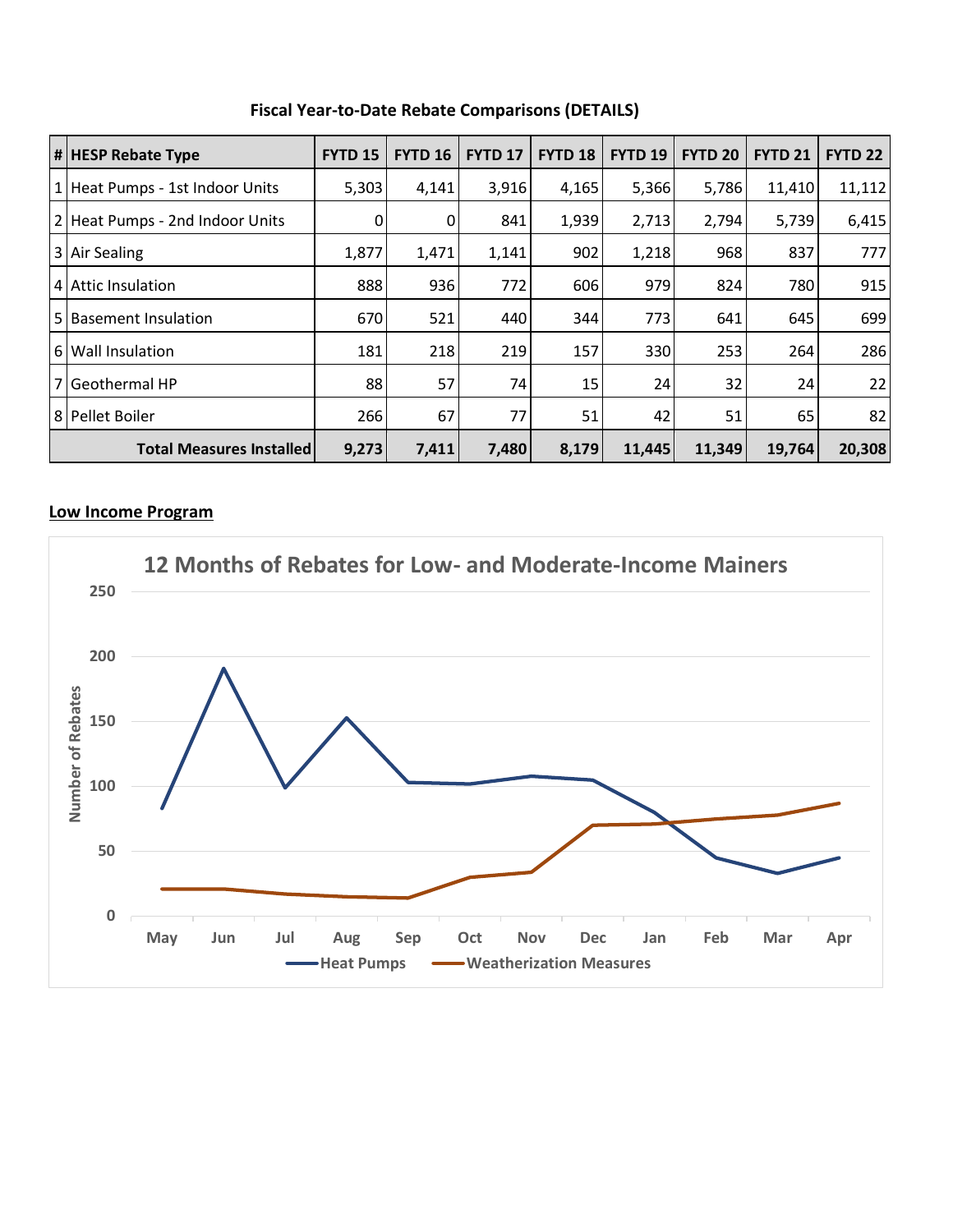